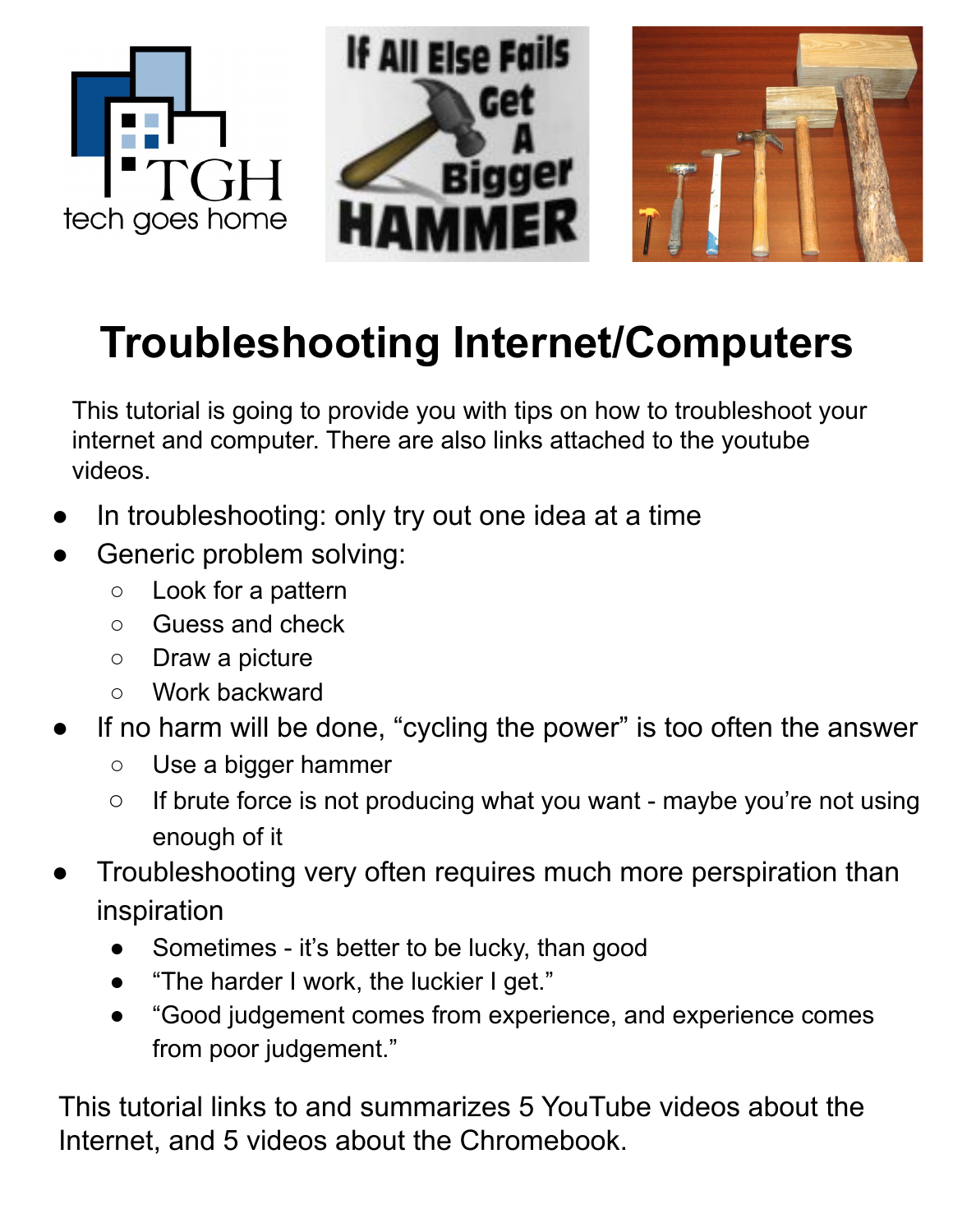

### [Solve 99% of the problems](https://www.youtube.com/watch?v=aR1-kXgDCdA)

This link is from broadbandnow.com, but it is good starting at 0:30.

If your Internet misbehaves: find your router and/or modem. The modem is connected to your Internet source. The router is connected to the modem, and routinely has one or more antennas. You could have a gateway (modem plus router).

- 1. Unplug the router (don't use the On/Off switch)
- 2. Wait 2 minutes
- 3. Plug it back in
- 4. Wait for flashing green or blue lights

THAT! … will solve the problem 99% of the time!

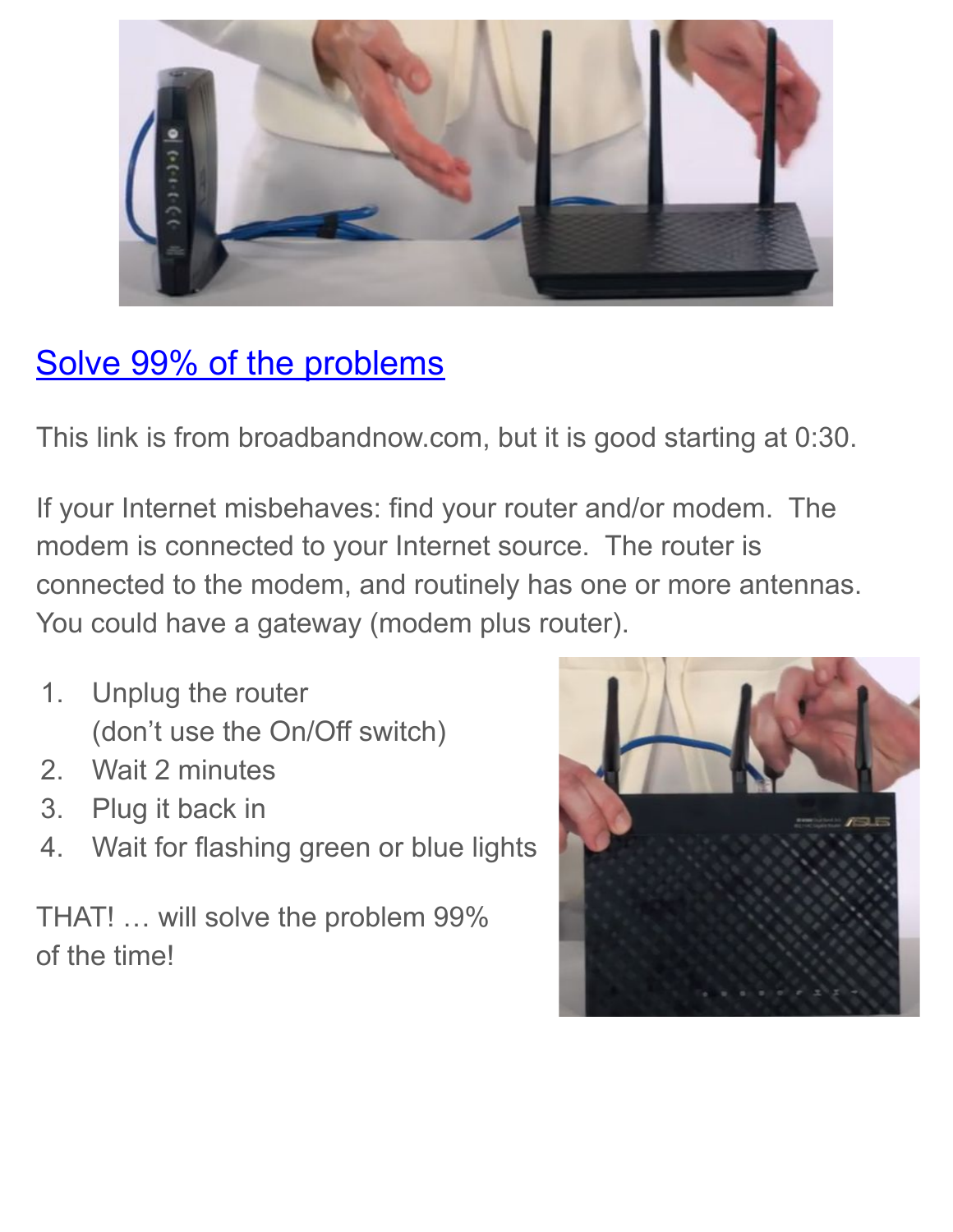

# [12 Tips](https://www.youtube.com/watch?v=CsA-4cTCHvI) ... no voice, only English subtitles

- 1. Try other devices
- 2. Scan for viruses
- 3. Check your Internet package
- 4. Bypass your DNS server
- 5. Decode the blinking lights
- 6. Who else is using the Internet?
- 7. Get a better signal
- 8. Update you firmware
- 9. Wipe your settings clean (small reset button on the back of the router)
- 10. Upgrade to a faster router
- 11. Head to the source (check for squirrel damage to cables)
- 12. Dial up your ISP

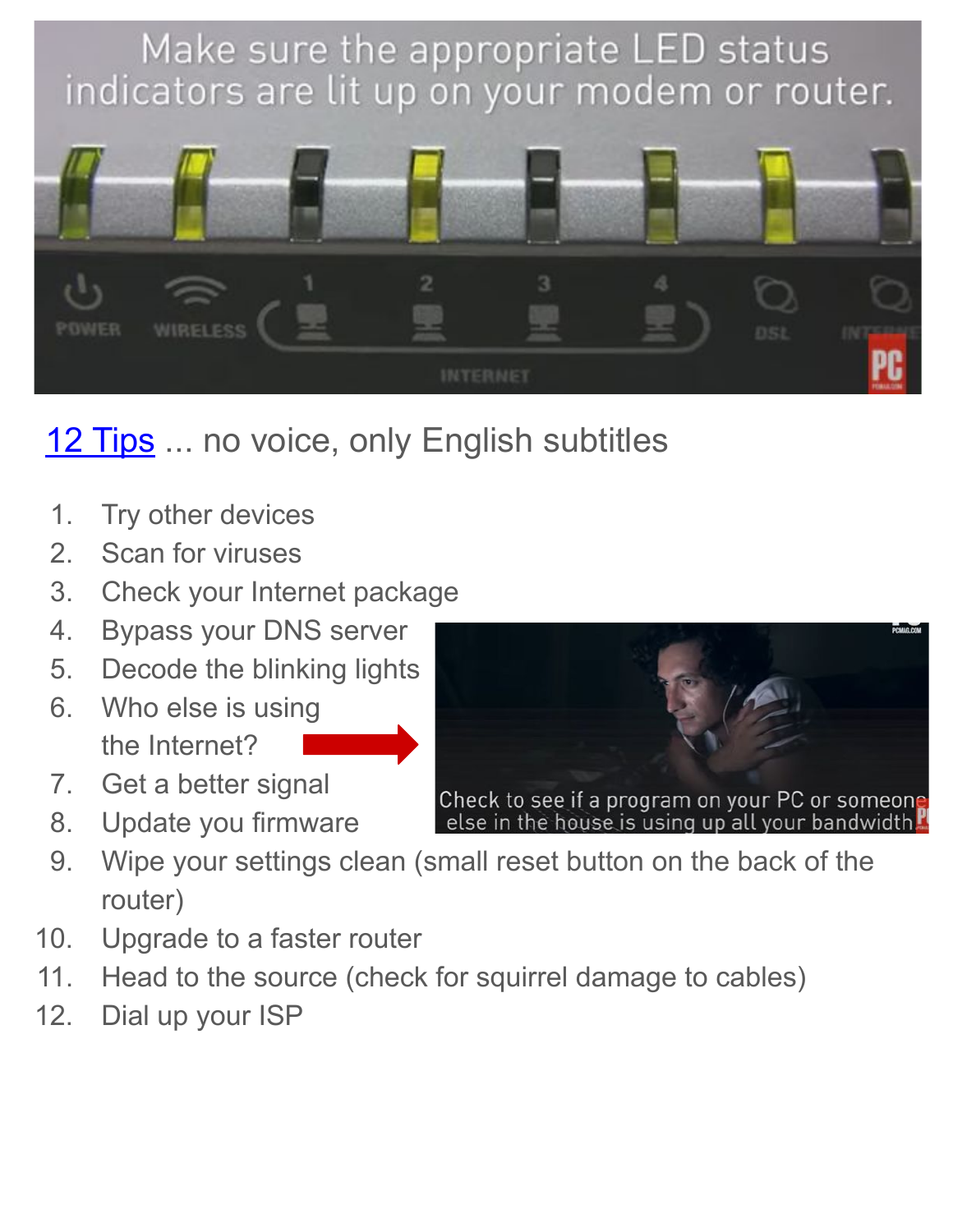

#### [Restarting your modem and router](https://www.youtube.com/watch?v=xBIFC1TYpdc)

- 1. Make sure all your connections are good
- 2. Turn off the computer, router, and modem (pull the power cord if possible, On/Off switch does not do a full reset)
- 3. Wait for 20 seconds
- 4. Restore power to the modem
- 5. Wait for lights to stabilize
- 6. Restore power to the router
- 7. Wait for lights to stabilize
- 8. Turn the computer back on
- 9. On the computer: check for the Internet connection

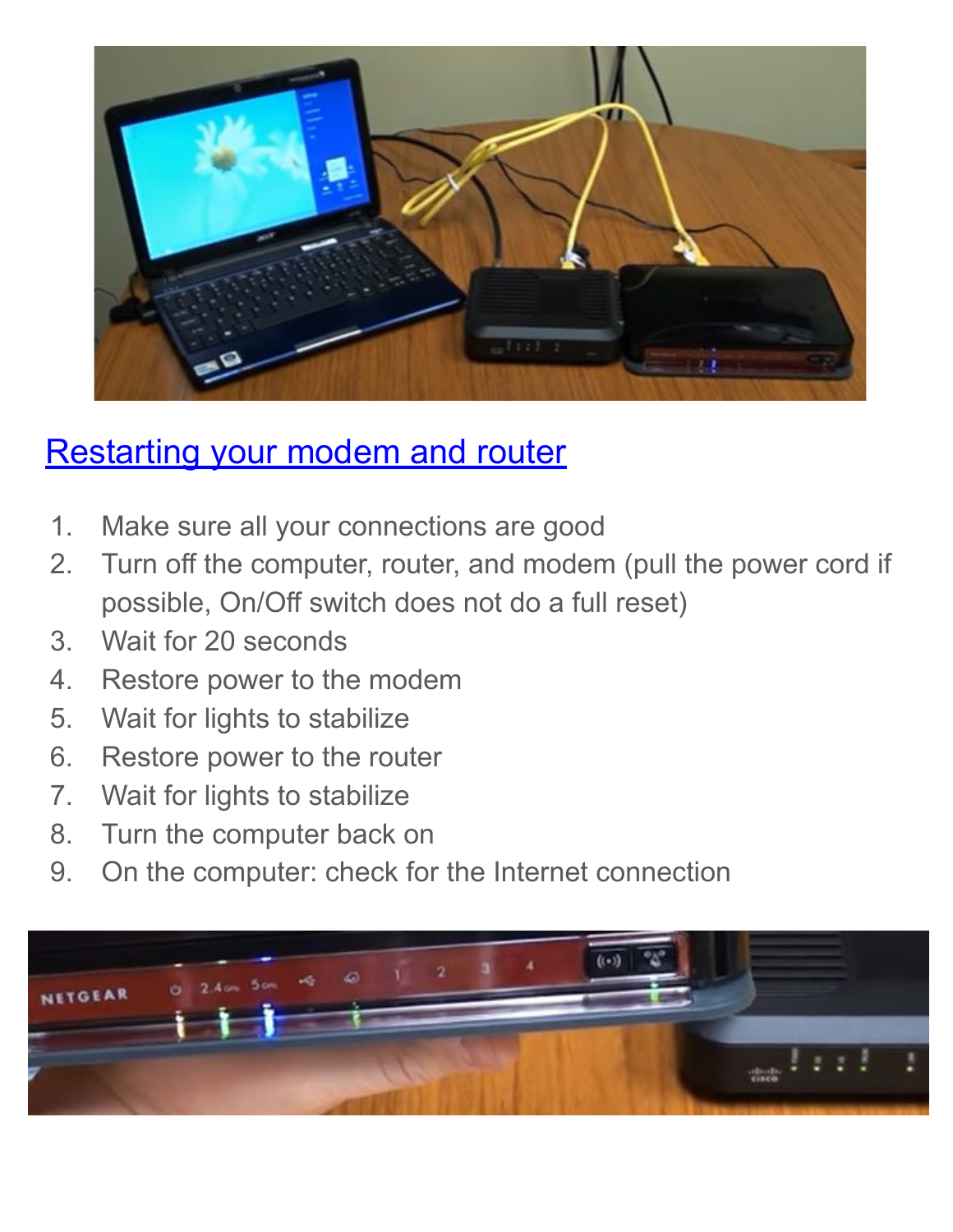You may have a separate modem and router, or they may be combined.



# [Troubleshooting your Internet connection](https://www.youtube.com/watch?v=kBhrUga39Qs)

Some parts of this video are specific to the vendor Xtream/Mediacom.

- 1. Check for outages (Xtream/Mediacom specific)
- 2. Power cycle your modem and router
	- a. Unplug the power cords (don't just use the On/Off switch), wait 30 seconds, then reconnect the cords.
	- b. If problem persists: unscrew the coax cord, wait 30 seconds, reconnect.
	- c. If problem persists: take the modem-to-router cable and connect it from modem to computer. This removes the router from the puzzle. If the problem goes away, then the problem is with the router.
- 3. Slow internet connection
	- a. Try to visit different web pages.
	- b. Try different devices (e.g. cell phones).
- 4. Send a reset signal (Xtream/Mediacom specific)
- 5. Run a speed test (Xtream/Mediacom specific)
	- a. Move connection to the wall to a different wall outlet.

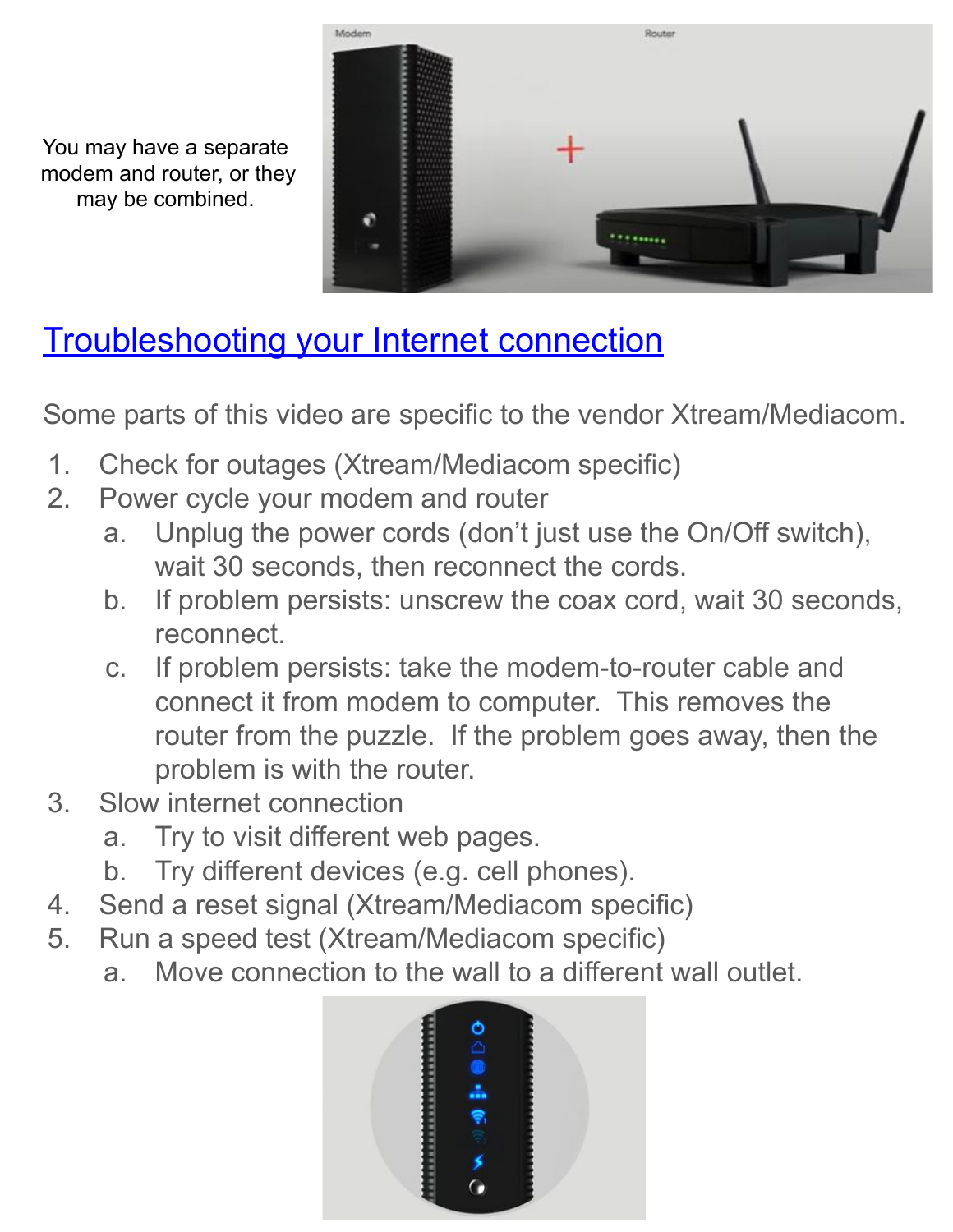



#### [How to troubleshoot your Internet connection](https://www.youtube.com/watch?v=2zuR-MIqKMY)

- 1. Unplug power to modem and router
- 2. Wait about 10 seconds for power charge to fully drain
- 3. Connect power to modem first (look for 3 green lights)
- 4. Connect power to router (should get 4th green light on the modem)
- 5. If the problem persists: "Shut down" computer ("Restart" is not sufficient), and turn the computer back on
- 6. If the problem persists: call your service provider and ask for a new modem
- 7. If the issue is the WiFi between the wireless router and wireless devices, then search YouTube for a different video.

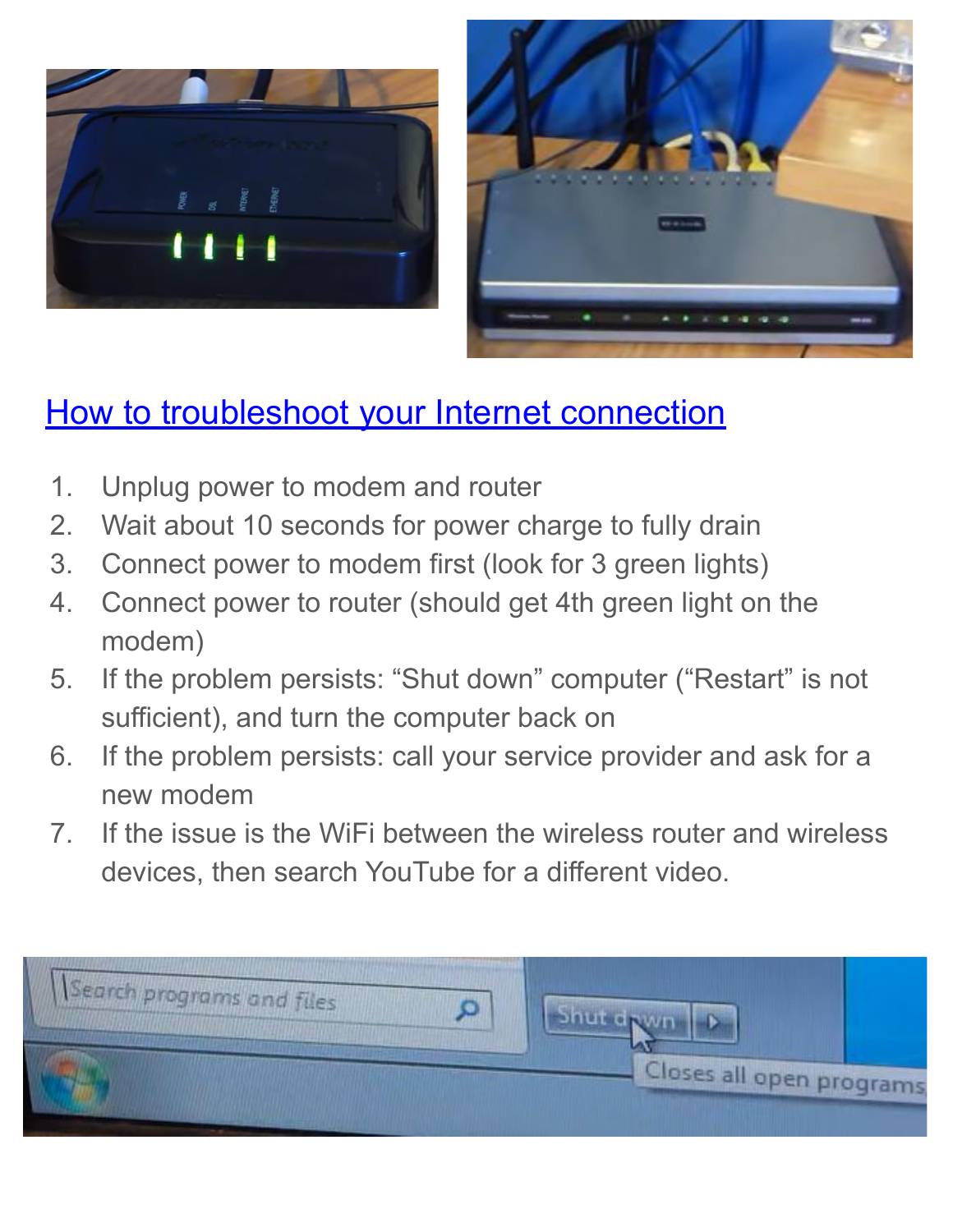

# [Troubleshooting Chromebooks](https://www.youtube.com/watch?v=mMmokVSN6fA)

1. (0:18) Black screen?



- b. Screen brightness may be turned all the way down
	- i. Use the brightness function keys



- 2. (1:00) Chromebook won't turn on when fully charged
	- a. Power cord trick
		- i. Close the lid of the Chromebook
		- ii. Use the power cord to plug the Chromebook into power
		- iii. Open the lid of the Chromebook
- 3. (1:30) Charging issues
	- a. Use the power cord to plug-in Chromebook
	- b. The light next to the power cord: any color is good news. No light: call support.
- 4. (2:05) Text/pictures are too small or too large
	- a. Use Ctrl and '+' or '-' at the same time to enlarge or shrink



- 5. (2:25) Connect to the Internet the first time fails
	- a. Use power button to power down, then power up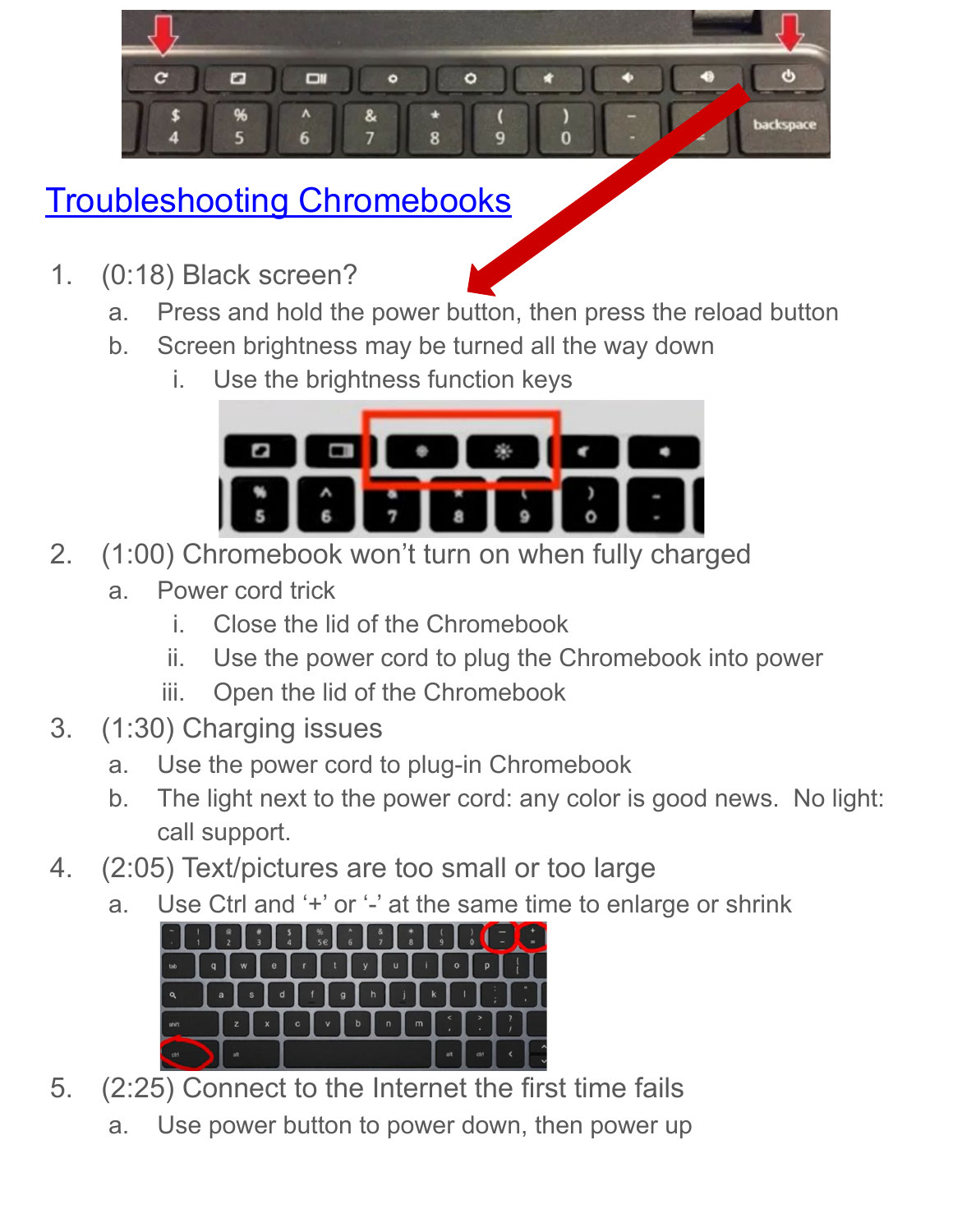#### [New Chromebook? 10 Things You Need To Know](https://www.youtube.com/watch?v=yTGs-CekbhY)

- 1. (1:25) Plug in the power cord before you turn it On the first time
- 2. (2:00) You need to get a Google account
	- a. It is a very useful gateway
	- b. It is "the keys of the kingdom"
	- c. Your work is always accessible no matter whose Chromebook you are using
- 3. (3:40) Use your ports
	- a. Plug in all sorts of stuff just see if it works
- 4. (4:30) Getting around your settings
	- a. There are a bunch of configuration settings
	- b. System tray, "gear" icon
		- i. Use the Search bar to find what you're looking for
- 5. (5:15) How to extend your display
	- a. HDMI cable to an external monitor or TV
	- b. Settings will pop up, and it allows you to arrange how the screens are assigned
- 6. (6:30) Keyboard shortcuts
	- a. The top row function keys are labeled
	- b. Ctrl-C copy ... Ctrl-P paste
	- c. Ctrl-Alt-Shift-? ... brings up a searchable screen of all possible shortcuts
- 7. (7:40) Navigating your trackpad … all gestures work on all Chromebooks
	- a. 1-finger gestures
		- i. In Settings: tap to click, or press to click
	- b. 2-finger gestures
		- i. Right-click
		- ii. Scroll
	- c. 3-finger gestures
		- i. Go to overview mode
		- ii. click to close (on a tab)
- 8. (9:20) Navigating your tablet UI
	- a. The desktop gets replaced with the App drawer
	- b. Swipe from the bottom
	- c. Swipe from the top
- 9. (10:25) Leveraging Android and Linux apps a. Playstore icon
- 10. (11:30) Powerwash your Chromebook
	- a. Reconfigures Chromebook back to factory settings
	- b. Settings, search for "powerwash"
	- c. Does not affect your Google account



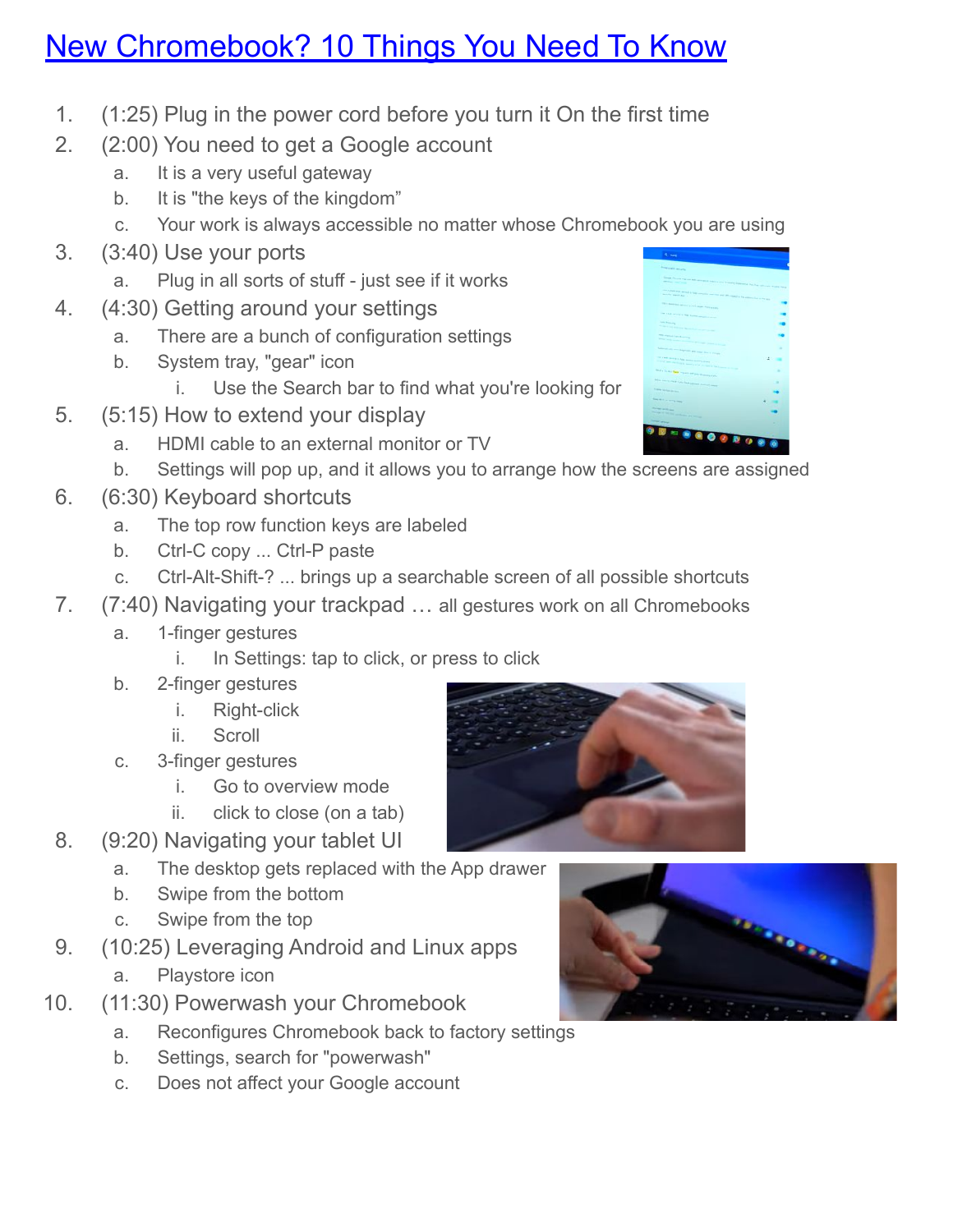#### [How to fix a Chromebook that will not turn on](https://www.youtube.com/watch?v=3BUPMYc_ylk)

- 1. (0:24) Make sure the Chromebook is charged
- 2. (0:33) Do a "hard reset": hold down the Refresh and Power buttons at the same time for 10 seconds.



- 3. (0:45) Hold down the Power button until the screen comes on
- 4. (1:05) If this does not work, plug into a charger and make sure the power light comes on when it is charging.
- 5. (1:12) Then do the "hard reset" again.



[How to open up and fix a Chromebook](https://www.youtube.com/watch?v=ZqtHEmzKHkM)

A good demo of opening up a Chromebook to get to the battery and circuitry. The rest of the video gets fairly deep.